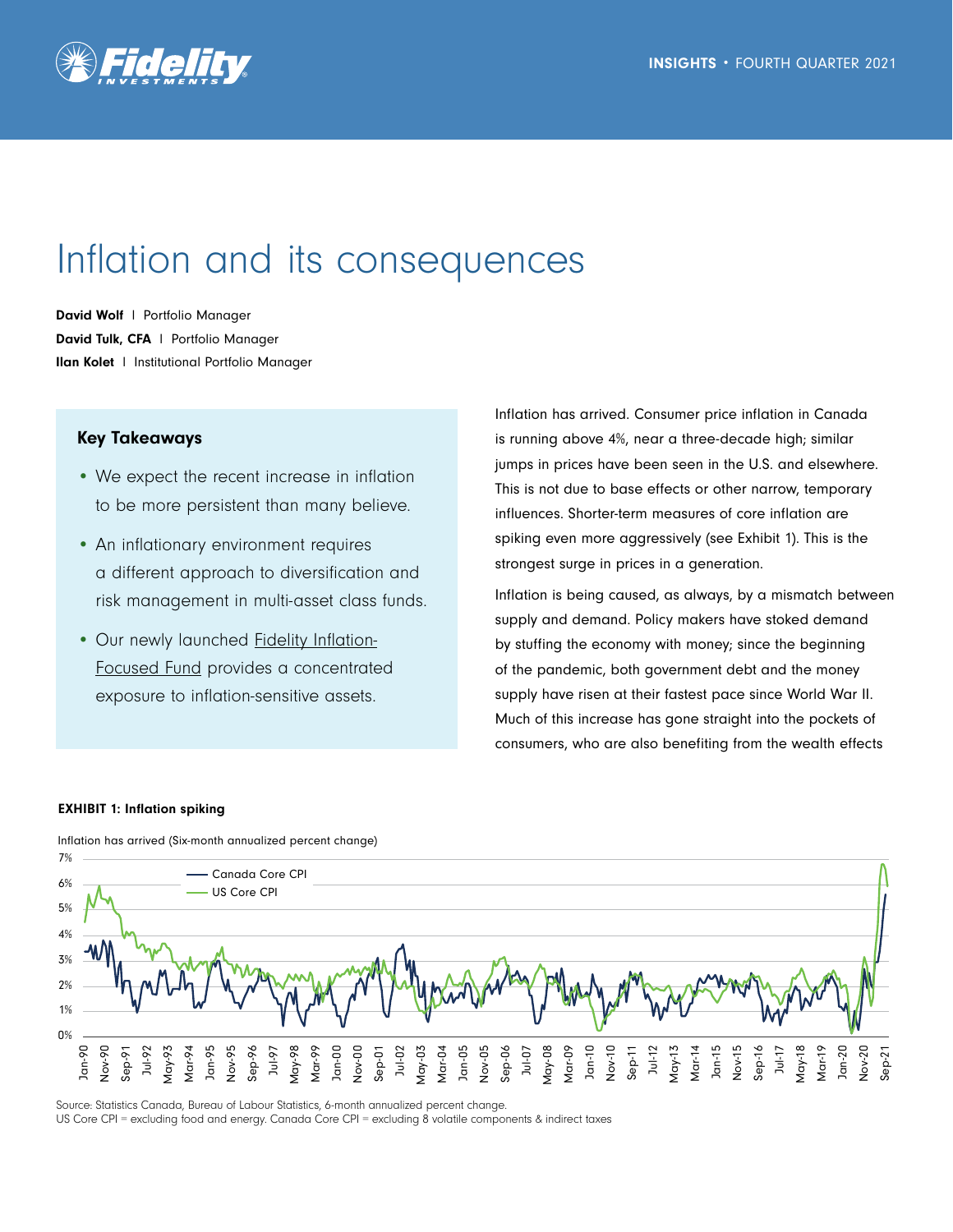of strong increases in financial asset and house prices. Consumers have the means and the willingness to spend and, as economies reopen, the ability to do so.

Supply is not keeping pace (see Exhibit 2). There look to be both shorter-term and longer-term constraints. In the product market, companies are telling our industry analysts not to expect a full resolution of supply chain issues for a year or more. But even once those bottlenecks ease, there will likely need to be a broader restructuring of activity; the demonstrated fragility of far-flung supply chains will require companies to re-evaluate what, where and how they produce. That is not only true for goods-producing firms; the pandemic-inspired move to more flexible working arrangements in parts of the services sector will render at least some fraction of the capital stock obsolete (think office buildings). In the labour market, there is currently a worker shortage, which will eventually ease as benefits run out and skills mismatches are addressed. But the pandemic-driven spike in retirements, the surge in the long-term unemployed and workers' reconsideration of their tolerance for

#### EXHIBIT 2: Supply, not demand, is the problem



Source: Canadian Federation of Independent Business Monthly Business Barometer, % Response

lower-paying jobs all imply a longer-term scarring of labour capacity.

When demand exceeds supply, we expect shortages to emerge and prices to rise. That is exactly what is happening. And with neither side of the equation likely to change materially any time soon, there is no reason to expect the higher trajectory of inflation to end any time soon either. Ironically, the insistence among central banks that this inflation is transitory – and on keeping the pedal to the metal on stimulating demand that the economy has trouble absorbing – makes it more likely that inflation will persist. This will make it more costly for policy-makers to fully tame inflation over the long run, if indeed they are willing and able to do so.

Persistently higher inflation poses a threat to both economic growth and financial assets. Growth is not being limited by lack of demand but by lack of supply. For example, motor vehicle production in Canada is down roughly 58% from a year ago.\* But it's not that people don't want to buy cars. And it's not that manufacturers don't want to sell them cars. It's that they can't make the cars, due to an acute shortage of chips and other essential parts. The proof is in the pricing behaviour: new car prices are up 7% in Canada over the past year, the largest increase since 1994, with used car prices up even more sharply.\* When supply is constrained, strong demand comes out in higher prices rather than higher activity.

With respect to asset prices, this sort of environment poses an obvious threat to bonds, because inflation erodes the purchasing power of fixed coupons, and bond prices are pressured by the eventual need for higher interest rates to combat inflation. The consequences for equities are more ambiguous, depending on to what degree supply constraints hit growth. Companies can benefit from stronger demand amid greater pricing power, but cost

\* Source: Statistics Canada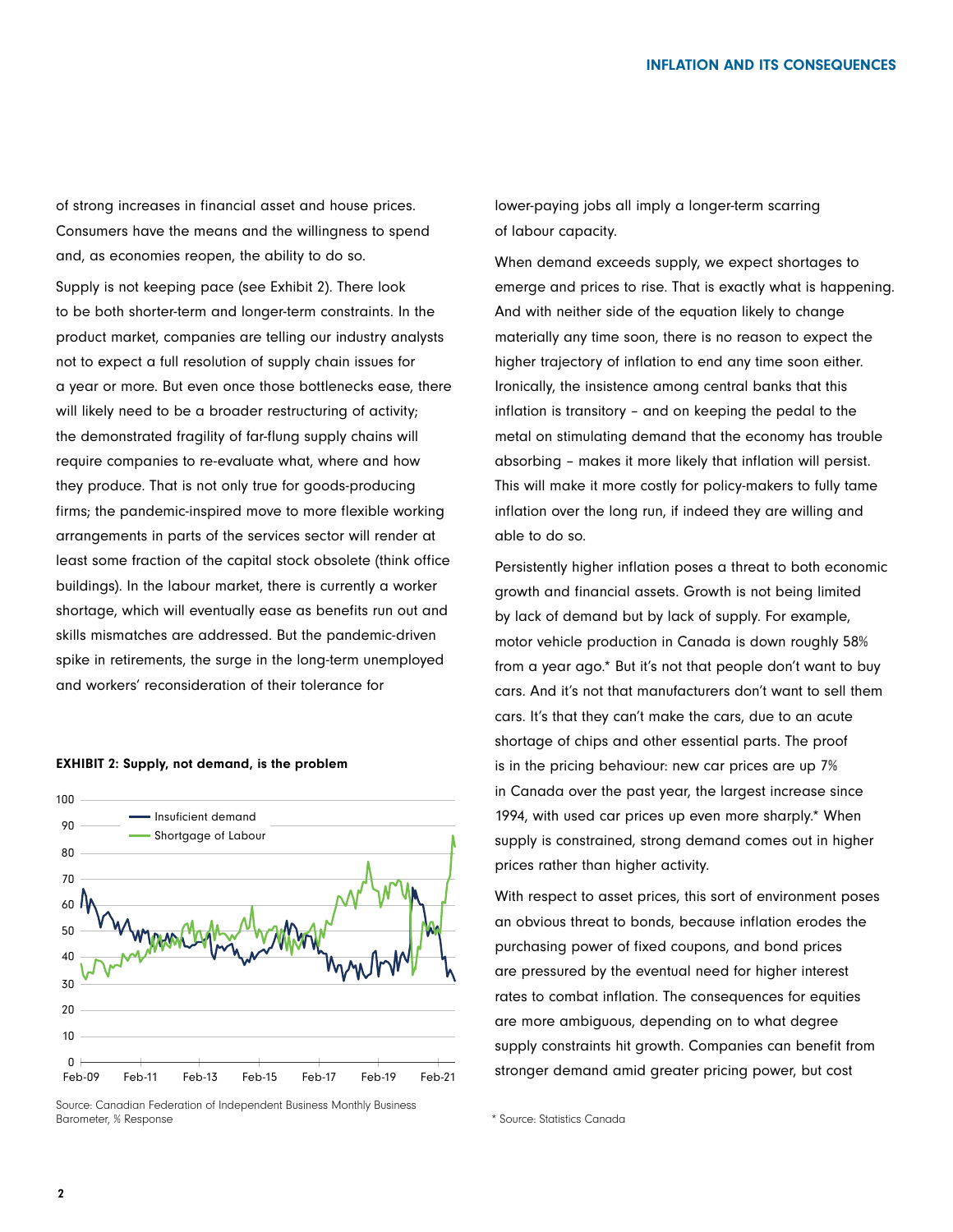pressures can weigh on margins, and rising discount rates may trim valuations.

What is clear is the challenge to the negative correlation between stocks and bonds that allowed 60/40-type balanced portfolios to thrive with relatively little volatility for much of the past generation (see Exhibit 3). As a result, an inflationary environment requires a different approach to diversification and risk management in multi-asset class funds. We have been addressing this challenge in our funds in two main ways.

First, we have been accumulating cheap inflation-sensitive assets for some time in our Canadian multi-asset class funds, anticipating the eventual swelling of inflation risks. These

EXHIBIT 3: Inflation will challenge the negative stocks/bonds correlation Monthly data

assets include inflation-linked bonds, commodity equities, real estate equities and gold. We have also recently launched [Fidelity Inflation-Focused Fund,](https://www.fidelity.ca/cs/Satellite/doc/FF_RRB_B_en.pdf) which provides concentrated exposure to these inflation-sensitive assets. As Exhibit 4 shows, this Fund is designed to help investors more broadly protect their portfolios in an inflationary stress environment, while still holding its own in other market scenarios.

Second, we are making more use of currency exposure as a risk management tool. The Canadian dollar is a cyclical currency, highly correlated with global equity prices. Holding defensive foreign currencies is a method of protecting our portfolios against a decline in equity prices, in an



Source: FMRCo, Bloomberg, Haver Analytics.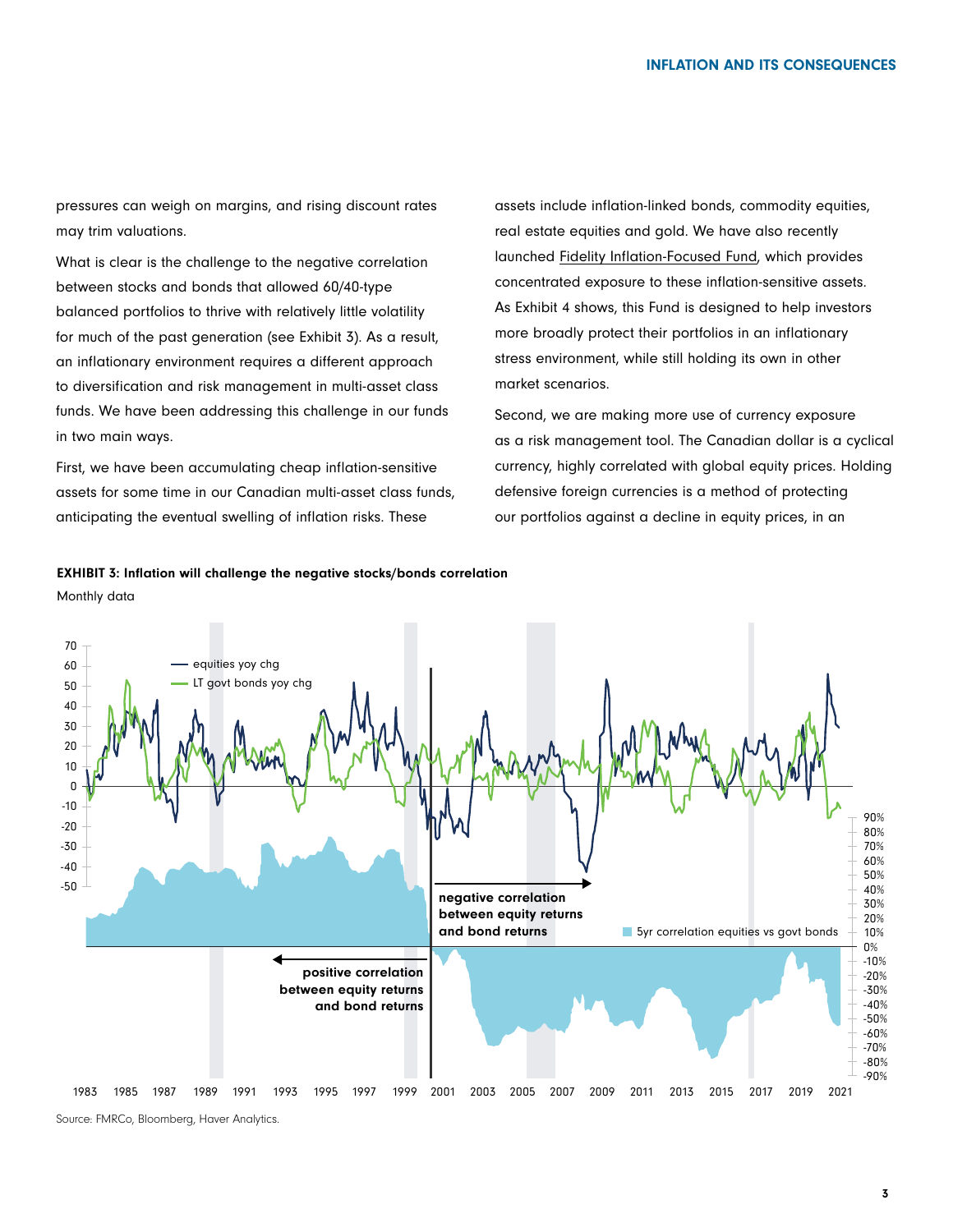## EXHIBIT 4: Using Fidelity Inflation-Focused Fund to protect portfolios

Historical real return by regime (annualized)



Returns for Inflation-Focused Fund and 60/40 fund derived from benchmark asset performance 1950–2020. 60/40 fund proxied by Balanced Private Pool benchmark.

environment where bonds are unlikely to provide the traditional degree of protection, both because of low yields and the aforementioned potential for stock/bond correlation to flip positive in an inflationary environment.

In sum, we believe that the excess of demand over supply means that higher and more volatile inflation will be a persistent feature of the economic and financial landscape ahead. We have been preparing for this environment for some time and have taken steps to protect our Canadian multi-asset class funds, as always with the goal of maximizing return while managing risk.

## David Wolf, David Tulk and Ilan Kolet, October, 29, 2021



[Follow Fidelity Canada on Twitter @fidelitycanada](https://twitter.com/fidelitycanada)

#### Authors

#### David Wolf | Portfolio Manager

David Wolf is a Portfolio Manager for Fidelity Investments. He is the co–manager of Fidelity Managed Portfolios, Fidelity Canadian Asset Allocation Fund, Fidelity Canadian Balanced Fund, Fidelity Monthly Income Fund, Fidelity U.S. Monthly Income Fund, Fidelity U.S. Monthly Income Currency Neutral Fund, Fidelity Global Monthly Income Fund, Fidelity Dividend Fund, Fidelity Global Dividend Fund, Fidelity Income Allocation Fund, Fidelity Balanced Managed Risk Portfolio, Fidelity Conservative Managed Risk Portfolio, Fidelity American Balanced Fund, Fidelity Conservative Income Fund, Fidelity NorthStar®, Fidelity NorthStar® Balanced Fund, Fidelity Tactical Strategies Fund, Fidelity CanAm Opportunities Class, Fidelity Inflation-Focused Fund, Fidelity Canadian Monthly High Income ETF Fund, Fidelity Global Monthly High Income ETF Fund and Fidelity Tactical Global Dividend ETF Fund. He is also portfolio co manager of Fidelity Conservative Income Private Pool, Fidelity Asset Allocation Private Pool, Fidelity Asset Allocation Currency Neutral Private Pool, Fidelity Balanced Private Pool, Fidelity Balanced Currency Neutral Private Pool, Fidelity Balanced Income Private Pool, Fidelity Balanced Income Currency Neutral Private Pool, Fidelity U.S. Growth and Income Private Pool, Fidelity Global Asset Allocation Private Pool and Fidelity Global Asset Allocation Currency Neutral Private Pool.

## David Tulk, CFA | Portfolio Manager

David Tulk is a Portfolio Manager for Fidelity Investments. He is the co manager of Fidelity Managed Portfolios, Fidelity Balanced Managed Risk Portfolio, Fidelity Conservative Managed Risk Portfolio, Fidelity Conservative Income Fund, Fidelity Inflation-Focused Fund, Fidelity Conservative Income Private Pool, Fidelity Canadian Monthly High Income ETF Fund and Fidelity Global Monthly High Income ETF Fund.

#### Ilan Kolet l Institutional Portfolio Manager

Ilan Kolet is an Institutional Portfolio Manager for Fidelity Investments. In this role, Mr. Kolet serves as a member of the investment management team, maintaining a deep knowledge of portfolio philosophy, process and construction. He assists portfolio managers and their CIOs in ensuring portfolios are managed in accordance with client expectations.